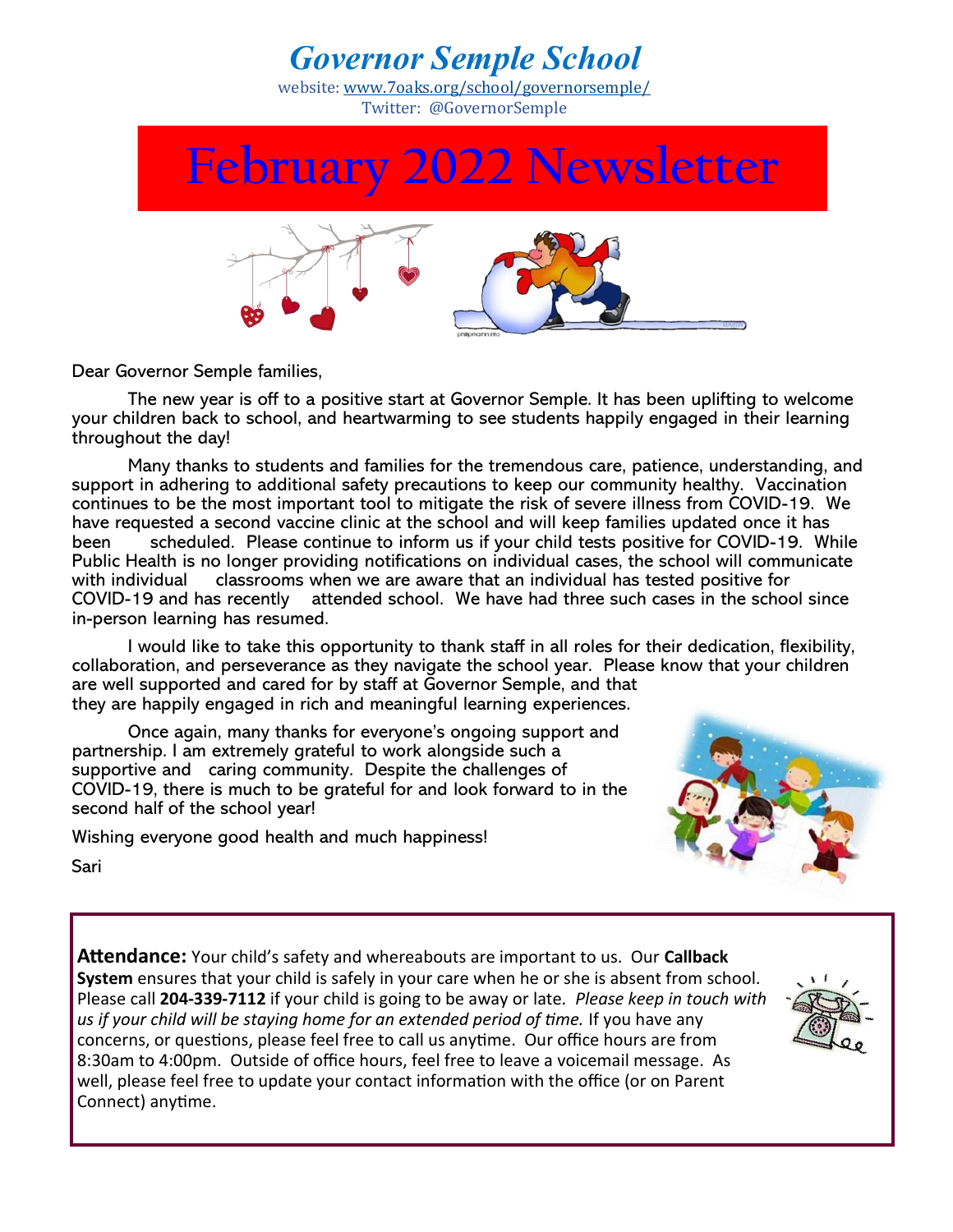

## **Please note the remaining important dates for the 2021-2022 School Year:**

February 4, 2022 – Professional Development Day – No Classes February 21, 2022 – Louis Riel Day – School Closed March 18, 2022 – Family Conferences – No Classes March 21 - Professional Development Day - No classes March 28 – April 1, 2022 – Spring Break – School Closed April 4, 2022 – First day of class after Spring Break (Day 6) April 15, 2022 – Good Friday – No Classes April 21 & April 22, 2022 – Professional Development Days – No Classes May 23, 2022 – Victoria Day – School Closed May 27, 2022 - Professional Development Day – No Classes June 27, 2022 - Professional Development Day – No Classes

June 30, 2022 – Last day of Classes – Early Dismissal

*The cold weather is here! Please make sure that you are helping your child/ren dress appropriately for the weather. Children should have:*

*Mittens/gloves Boots* 

*Ski pants Jackets Toques* 

*Families are welcome to donate any gently used, outgrown winter clothing to the school. We will ensure donated items are gifted to students and families in need of warm clothing.*

**Was your child born in 2017?** 

**Kindergarten Registration for the 2022-23 school year begins:** 

<u>**Monday, February 28, 2022**</u>

**Registration will take place online or by appointment at your catchment school.** 

**If you have any questions or need assistance , please phone Governor Semple School at 204-339-7112**